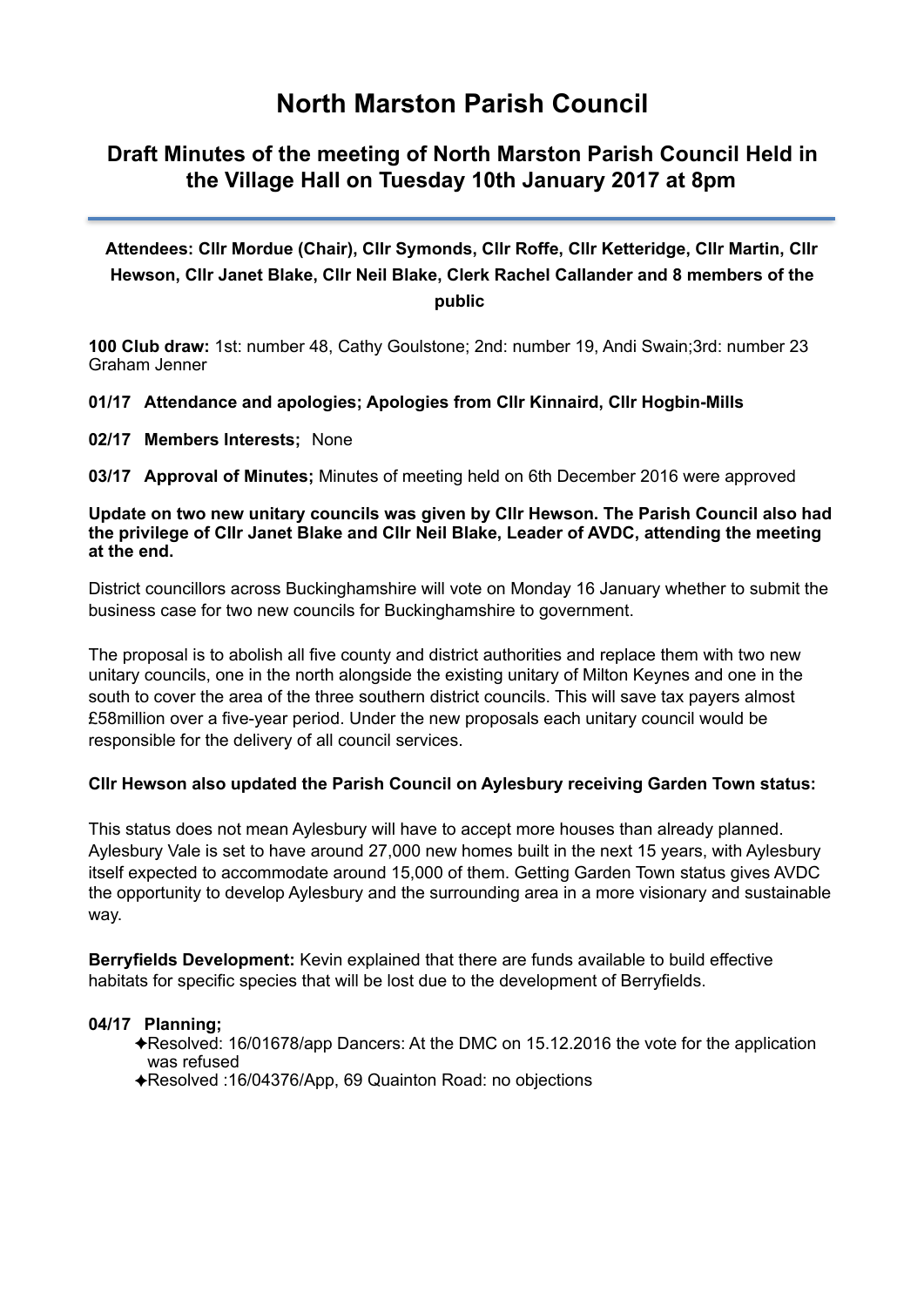# **05/17 Outstanding issues** with previous clerk - RTI & HMRC update

 Resolved: HMRC has confirmed unpaid tax was being paid back and the Parish Council would receive no penalties or need to make any payment. Outstanding: RTI has still not been returned. Due to legal obligations this will now be investigated further with the Monitoring officer.

# **06/17 On line banking update:**

Online banking issues with TSB cannot be resolved. Cllr Hogbin-Mills was absent from meeting and will propose alternative options in Februarys meeting

# **07/17 Websites review and discuss plan moving forward:**

- Facebook page set up update: To be discussed in Februarys meeting as Cllr Hogbin-Mills was absent
- Layout of booking calendar was confirmed to be in progress.
- Resolved: [northmarston.org.uk](http://northmarston.org.uk), owned by Keith Parnell, will be released.
- Resolved: All events in the village will be logged on [www.northmarston.org](http://www.northmarston.org) by the clerk. All entries to be sent to northmarston@gmail.com

# **08/17 Environment;**

- i. **Highway:** 
	- $\triangle$  Granborough Road footpath: Confirmed this had been identified by Tfb.
	- ✦ Village walk around with Transport for Bucks is yet to be scheduled.
		- Tfb ref 46010044 (highway flooding Marston Hill): status to continue to monitor any deterioration.
		- Tfb ref 46032696 (Sign problem at Church street): to be actioned.
	- $\triangleleft$  Traffic Calming in the village
		- Confirmed: Letters from parishioners were shared.
		- MVAS location update Awaiting approval from Swarco to move the camera to Portway. Confirmed the equipment records and data can be downloaded.
		- Speed checks Cllr Kinnaird was absent from the meeting. Village Speed checks are ongoing and the Community Police have carried out a speed check with on the spot fines. Both to be continued.
		- Bid for feasibility study following LAF meeting in December Cllr Symonds was unable to attend the meeting.
		- Confirmed: Build an Awareness Campaign Clerk to action.
		- Resolved: Tfb confirmed that a Sportsfield crossing sign is not feasible as visibility is clear both ways on a straight road and its within the 30mph zone.
	- ✦ Dog Fouling:
		- Discussed the increasing problem with dog fouling in the village, especially on the sportsfield at night. Dog excretion can cause blindness if it comes into contact with eyes. Additional measures will be taken to educate people about the risks towards the children of the village.

# ii. **Footpaths**:

 $\triangle$  Confirmed the restoration of footpath 6 is in progress

#### **iii. Hedges**

- ✦ Confirmed the hedge down Quainton Road opposite 31-39 has not been attended to. A follow up will take place.
- ✦ Confirmed quotes to weedkill Portway path to be presented in Februarys meeting

# **iv. School Hill road sign**

✦ Awaiting confirmation fromTransport for Bucks meeting

# **v. Street Lights**

- ✦ New light in Portway was discussed but still no resolution.
- ✦Approved No.1 Quainton Road to be mended.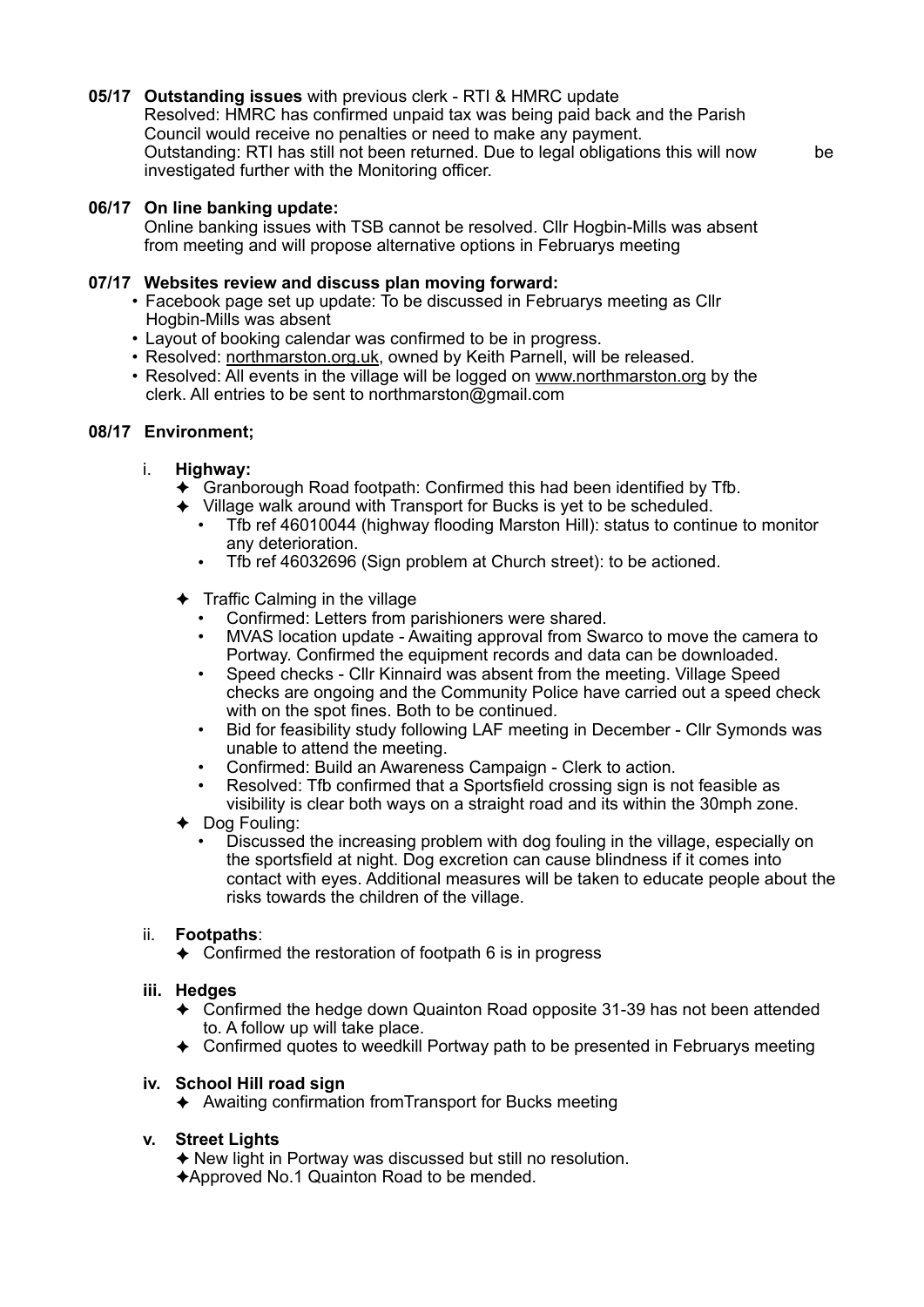# **Parish Action Plan/Projects:**

i. Playground: Cllr Kinnaird was absent. Proposed plan to be presented and update on other funding possibilities in Februarys meeting.

ii. Pond: 3 quotes to be presented from George Cheshire, Andrew North and Colin Beckett. No decision was taken on a preferred contractor. Further to the discussion with Cllr Hewson, Cllr Roffe will investigate an application for funds from the ecology project of AVDC prior to deciding.

### **Village Hall:**

- i. Village Hall extension: Cllr Mordue confirmed waiting for decision on the Wren application. Resolved:Community Chest - recommendation of £18,000 has been awarded towards the new roof.
- ii. Village Hall refurbishment: NALC loan approved and to wait until Wren grant confirmed.
- iii. Agreed that risk assessments for the village hall and village should be written and reviews annually.
- iv. Confirmed the change of licence will commence in January
- v. JM Fencing not resolved until the second tank has been moved

#### **Sportsfield:**

- i. Resolved: Artificial Wicket contractor, Notts sports, was signed off.
- ii. Resolved: Parish Council will purchase the bark for the Trim Trail as discussed in December 2015. 2 quotes were supplied. Sportsfield committee to advise.
- iii. A contribution of £1,000 towards the drainage of the Sportsfield was discussed and will be on Februarys agenda.
- **09/17 Winslow LAF and NBPPC**:Cllr Symonds missed the LAF meeting but will attend the NBPPC on the 25th January

### **10/17 Review of VALP**:

- iv. Confirmed letters from Parishioners had been received and that all parishioners should be assured that no plan will be submitted until the village has had an input.
- v. NMPC to formulate possible locations for the housing plan for North Marston. An open day date will be set in February's meeting to share with parishioners.
- vi. Ongoing: To identify from Anglian Water the actual sewage capacity for additional housing plan.
- **11/17** Queens Birthdays medals: Confirmed 3/4 of the medals have been distribution.
- **12/17** 'Play around the parishes' for the holidays

 Agreed to propose a combined day involving the School, Granborough and the Sportsfield. Clerk to action